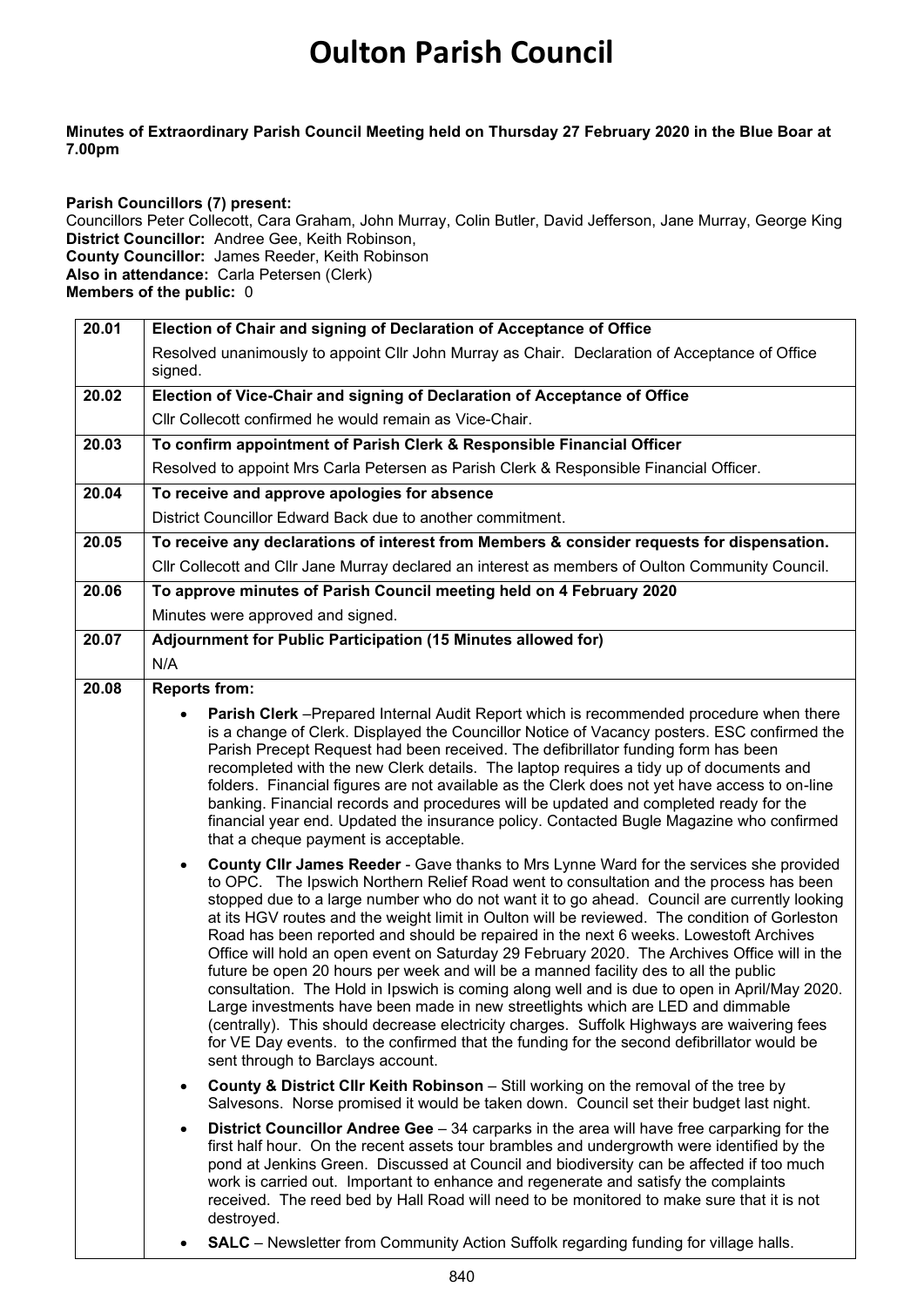| 20.18 | To receive updates from individual Council Members (for information only)                                                                                                                                                                                                                                                                                                                                                                                  |        |                                                                                                    |  |
|-------|------------------------------------------------------------------------------------------------------------------------------------------------------------------------------------------------------------------------------------------------------------------------------------------------------------------------------------------------------------------------------------------------------------------------------------------------------------|--------|----------------------------------------------------------------------------------------------------|--|
|       | <b>Total</b>                                                                                                                                                                                                                                                                                                                                                                                                                                               | £65.00 |                                                                                                    |  |
|       | The Bugle Magazine                                                                                                                                                                                                                                                                                                                                                                                                                                         | 65.00  | Advertisement                                                                                      |  |
|       | Payee                                                                                                                                                                                                                                                                                                                                                                                                                                                      | Value  | <b>Description</b>                                                                                 |  |
|       | All expenditure approved.                                                                                                                                                                                                                                                                                                                                                                                                                                  |        |                                                                                                    |  |
|       | To approve payments.                                                                                                                                                                                                                                                                                                                                                                                                                                       |        |                                                                                                    |  |
|       | To note receipts - Not available<br>To note grants - Not available                                                                                                                                                                                                                                                                                                                                                                                         |        |                                                                                                    |  |
|       | To note the bank balance as at 27 February 2020 - Not available                                                                                                                                                                                                                                                                                                                                                                                            |        |                                                                                                    |  |
| 20.17 | Finance:                                                                                                                                                                                                                                                                                                                                                                                                                                                   |        |                                                                                                    |  |
|       | lorries.                                                                                                                                                                                                                                                                                                                                                                                                                                                   |        |                                                                                                    |  |
|       | This has been carried out by Norse.<br>Concerns were raised about the speed of traffic on Oulton Street and the road being used by                                                                                                                                                                                                                                                                                                                         |        |                                                                                                    |  |
|       | Thanks, were given to Cllr King for his work in setting up the SID and County Cllr Robinson<br>for his help.<br>On the recent assets tour it was identified that flaying was necessary on Millennium Way.                                                                                                                                                                                                                                                  |        |                                                                                                    |  |
|       |                                                                                                                                                                                                                                                                                                                                                                                                                                                            |        |                                                                                                    |  |
|       | To receive a report on highways issues outstanding<br>The speed indicator device (SID) has been set up by Cllr King and County Cllr Robinson.<br>$\bullet$                                                                                                                                                                                                                                                                                                 |        |                                                                                                    |  |
|       |                                                                                                                                                                                                                                                                                                                                                                                                                                                            |        |                                                                                                    |  |
| 20.16 | Highways:                                                                                                                                                                                                                                                                                                                                                                                                                                                  |        |                                                                                                    |  |
|       | None received.<br>Planning committee to be appointed at the next PC meeting.                                                                                                                                                                                                                                                                                                                                                                               |        |                                                                                                    |  |
|       | <b>Planning decisions:</b>                                                                                                                                                                                                                                                                                                                                                                                                                                 |        |                                                                                                    |  |
|       | the roots were trimmed, red roof tiles not in keeping with neighbouring properties, lack of<br>sufficient off-road parking, not in keeping with the other cottages in the row, highways issues<br>- access/egress, access concerns to the covered side access.                                                                                                                                                                                             |        |                                                                                                    |  |
|       |                                                                                                                                                                                                                                                                                                                                                                                                                                                            |        |                                                                                                    |  |
|       | Concerns for the tree located in the hedge of the neighbouring property and tree stability if                                                                                                                                                                                                                                                                                                                                                              |        |                                                                                                    |  |
|       | ESC should refuse the application for the following reasons: -                                                                                                                                                                                                                                                                                                                                                                                             |        | DC/20/0604/FUL - Parish Council considered this planning application and resolved that             |  |
|       | To consider planning applications:                                                                                                                                                                                                                                                                                                                                                                                                                         |        |                                                                                                    |  |
| 20.15 | Resolved that the Clerk should attend the planning session.<br>Planning:                                                                                                                                                                                                                                                                                                                                                                                   |        |                                                                                                    |  |
|       | To consider Clerk attending planning session on 18 March 2020. Agree on a course of action.                                                                                                                                                                                                                                                                                                                                                                |        |                                                                                                    |  |
| 20.14 |                                                                                                                                                                                                                                                                                                                                                                                                                                                            |        |                                                                                                    |  |
|       | noticeboards, on the parish website and in public places. Clerk to contact Oulton Broad Parish                                                                                                                                                                                                                                                                                                                                                             |        | Agreed distributing a parish newsletter would be useful. The newsletter could be circulated on the |  |
| 20.13 | To consider distributing a parish newsletter. Agree on a course of action.                                                                                                                                                                                                                                                                                                                                                                                 |        |                                                                                                    |  |
|       | The laptop froze and was examined by Northbridge Computers who confirmed the laptop was<br>approximately 10 years old and was not cost effective to repair. To enable Clerk to carry out her<br>duties the Chair purchased a new laptop with Office 365 which provides automatic back-ups. Chair<br>to be reimbursed later. Standardised email addresses to be set up for all councillors.                                                                 |        |                                                                                                    |  |
| 20.12 | To consider replacement of the Council laptop. Agree on a course of action.                                                                                                                                                                                                                                                                                                                                                                                |        |                                                                                                    |  |
|       | The Clerk is familiar with Barclays banking and has successfully set up BACS payment facility for<br>other parishes. Clerk to continue the set-up procedure with Barclays.                                                                                                                                                                                                                                                                                 |        |                                                                                                    |  |
| 20.11 | To receive an update on Barclays banking. Agree on a course of action.                                                                                                                                                                                                                                                                                                                                                                                     |        |                                                                                                    |  |
|       | out the recommendations provided in the report.                                                                                                                                                                                                                                                                                                                                                                                                            |        | The Internal Audit Report had been circulated prior to the meeting. Agreed the Clerk should carry  |  |
| 20.10 | To consider the Internal Audit Report prepared by the Clerk. Agree on a course of action.                                                                                                                                                                                                                                                                                                                                                                  |        |                                                                                                    |  |
|       | Parish Council websites must implement and comply with the Public Sector Bodies (Website and<br>Mobile Applications) (No 2) Accessibility Regulations by September 2020. Mr Robertson designed<br>the current parish website and uploads documents onto the website. Mr Robertson is currently in the<br>process of transferring access of the website to the Clerk. Clerk to research alternative websites<br>which will comply with the new regulations. |        |                                                                                                    |  |
| 20.09 | To receive an update on the parish website. Agree on a course of action.                                                                                                                                                                                                                                                                                                                                                                                   |        |                                                                                                    |  |